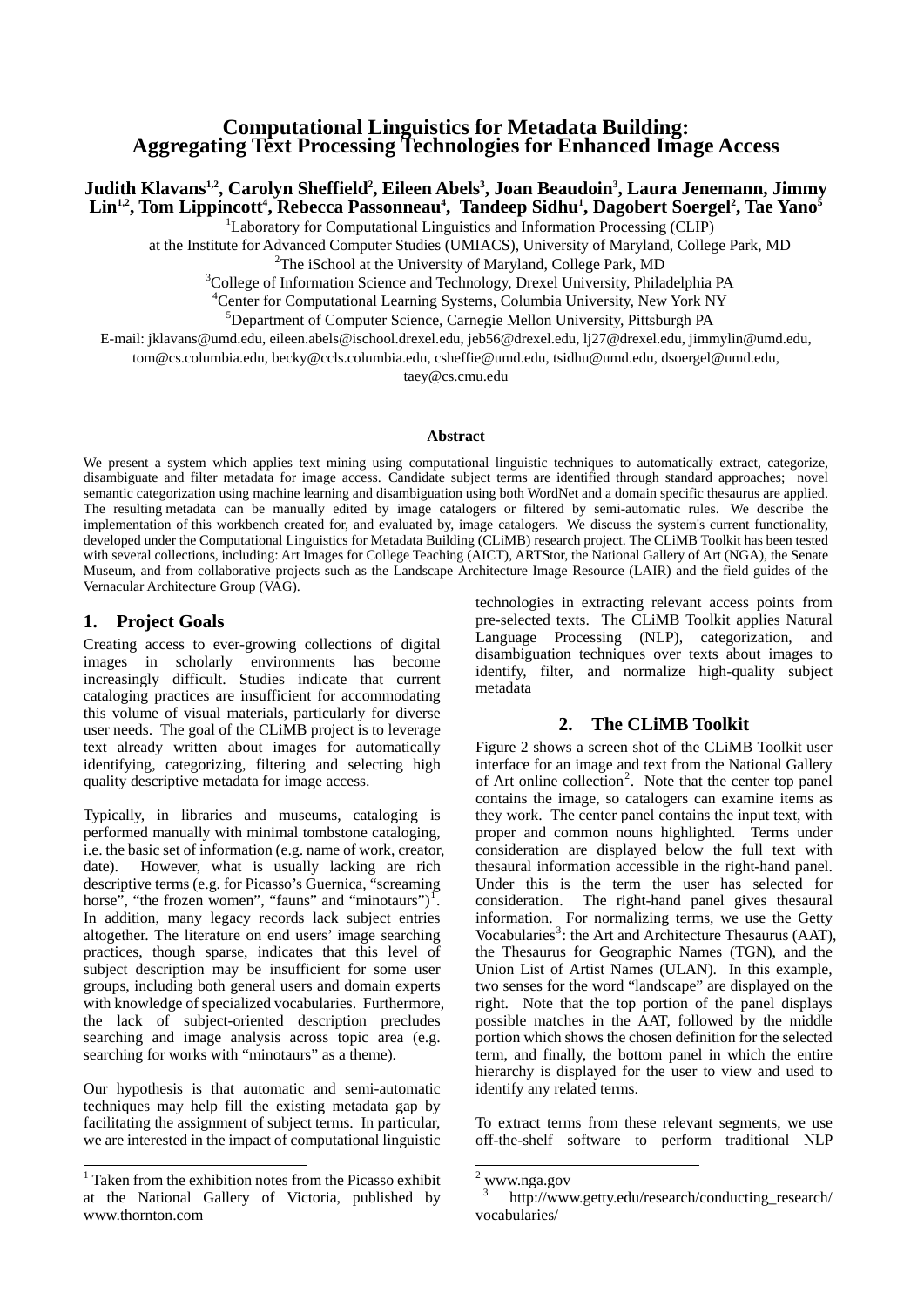techniques. In the current Toolkit, the Stanford tagger (Toutanova and Manning, 2000; Toutanova et al., 2003) is used since it is Java compliant and currently outperforms other taggers. We have used the open source Lucene toolbox to index. Internally developed noun phrase and proper noun identification rules have been applied. As part of categorization, we have applied a machine learning technique trained over text in the art and architecture domain to select a functional semantic category (Passonneau, 2008). Finally, we explore several disambiguation techniques, which we continue to refine and test with our user groups (Sidhu, 2007). Finally, candidate terms are proposed to catalogers for selection and export into an image database.

Currently, CLiMB focuses on nouns and noun phrases. Recent literature on image indexing indicates, however, that other parts of speech may be valuable in retrieving images. In a study of image professionals, (graphic designers, advertising staff, etc.), Jorgensen (2005) found that "while nouns account for the largest percentage of term type in image searches (just over 50%), adjectives account for 18% of the total term usage, verbs 10%, proper nouns 5%, concept 8%, byline 2%, visual content 2%, and date 1%. Of course, these results are highly dependent on the users and their image needs, but it does give some indication of the relative importances of the term types being searched."

#### **3. Related Research**

Broad domain users (as opposed to specialists) require access using broader non-specialist terms. Choi and Rasmussen (2003) studied the image-searching behaviors of faculty and graduate students in the domain of American history and found that generalists submitted more subject-oriented queries than known author and title searches. Currently, much cataloging is geared towards the specialist. On the other end of the spectrum is pure indexing of textual material in the physical domain of an image, such as that done by google (Palmer n.d.). Although such approaches are valuable for initial image access, the resulting high recall can make for a frustrating browsing experience for the end user.

On the other hand, the subjective nature of images inherently complicates the generation of accurate and thorough descriptions. Berinstein (1999) points out that even the guidelines provided by the Shatford-Panofsky matrix on what to describe are fluid and may be difficult to apply. Shatford (1994), building on Panofsky (1962), proposed a method for identifying image attributes, which includes analysis of the generic and specific events, objects, and names that a picture is "of" and the more abstract symbols and moods that a picture is "about". Panofsky describes the pre-iconographic, iconographic, and iconologic levels of meaning found in Renaissance art images. Shatford's generic and specific levels correspond to Panofsky's pre-iconographic and iconographic levels, respectively, and encompass the more objective and straightforward subject matter depicted in an image. The iconologic level (Shatford's about) addresses the more symbolic, interpretive, subjective meanings of an image. To aid user access, catalogers are encouraged to consider both general and specific terms for describing the objective content of an image as well as to include the more subjective iconologic, symbolic, or interpretive meanings. Iconologic terms may be the most difficult for catalogers to assign but occur often in texts describing images.

#### **4. Current Cataloging Approaches**

In the CLiMB workflow studies, we examined existing cataloging practices and gathered cataloger perspectives on current challenges in image indexing. Understanding the component processes in current practice has enabled the development of the CLiMB workbench to be easily integrated into existing standards, systems, and practices. Furthermore, by determining which challenges are general to the field and which arise in conjunction with specific collections, we were able to identify additional needs which our research may address. In architecture collections, for example, text may describe a building or architectural site as a whole while the corresponding image typically provides only a detailed view of the work. Part-whole relationships such as these present specific linguistic challenges for associating segments of text with one or more images. This research is not the topic of this paper, and will be described in a forthcoming article.

#### **5. CLiMB Architecture: Systems and Methods**

The CLiMB architecture is shown in Figure 1. The data flow for CLiMB starts at the upper left which shows the input to the system:

- 1. an image,
- 2. minimal metadata (e.g. image, name, creator)
- 3. text.

This input is pre-processed, using external technologies, to identify coherent segments of text and associate those segments with relevant images. Input texts are marked up using TEI lite (Text Encoding Initiative) to identify topical divisions (chapters, sections, etc.). These divisions, or segments, are then mapped to corresponding images through the identification of plate and figure numbers. For art historical survey texts, such as Jansen (2004) and Gardner (2001), the automation of text-image association produces reliable results. CLiMB has investigated the application of linguistic technologies to semi-automatically classify, or categorize, text segments according to their semantic relationship to the image(s) which they describe Passonneau, et al (2007).

Through our partnership with the Getty Research Institute, we have been given access to three resources:

• The Art & Architecture Thesaurus (AAT), a structured vocabulary for describing art objects, architecture, and other cultural or archival materials. The AAT's structure is comprised of seven major facets (Associated Concepts, Physical Attributes, Styles and Periods, Agents, Activities, Materials, and Objects) from which multiple hierarchies descend. In total, AAT has 31,000 such records. Within the AAT, there are 1,400 homonyms, i.e., terms that can lead to several AAT records that may have multiple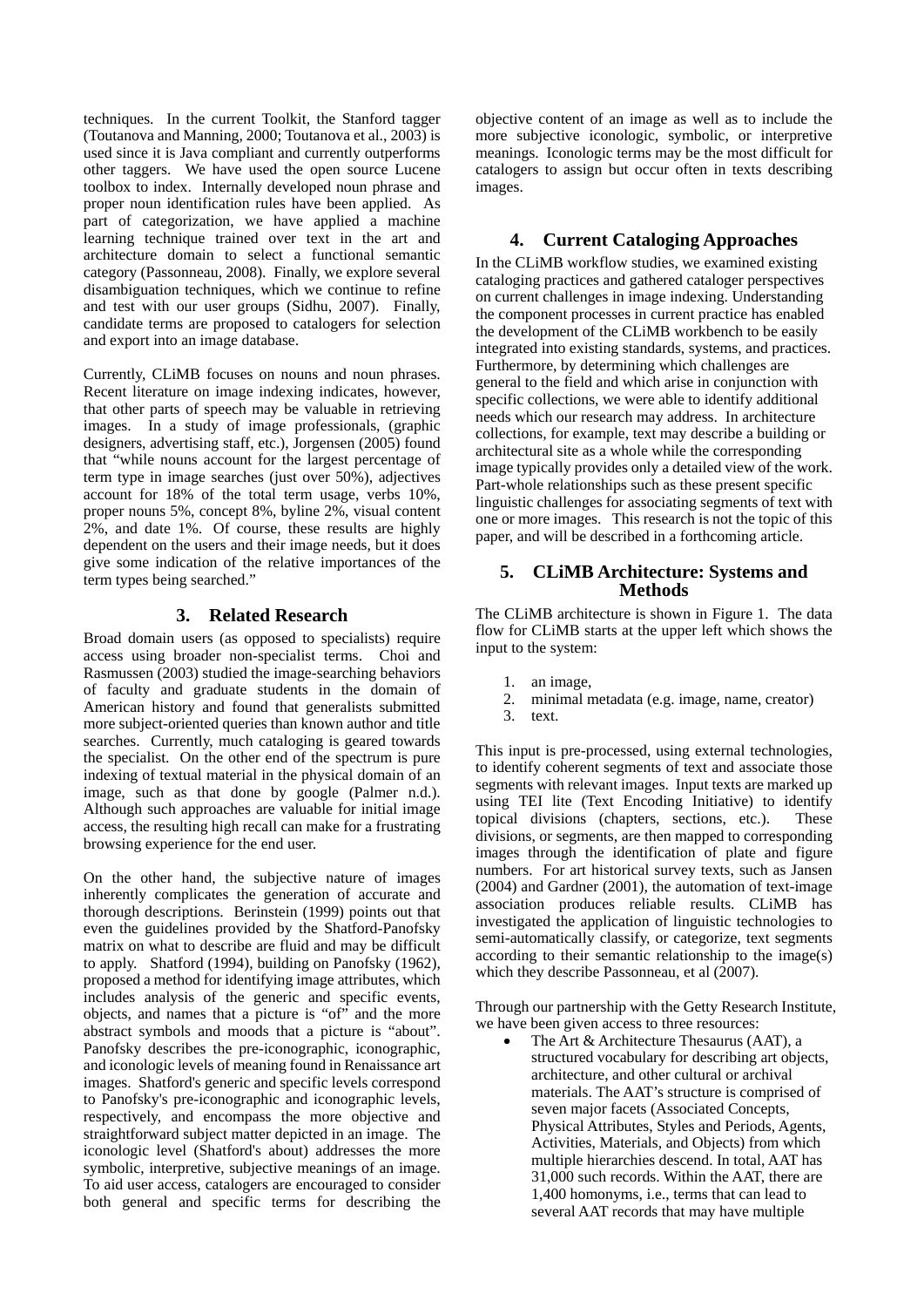meanings only one of which may apply in a given context.

- The Union List of Artist Names (ULAN), a name authority that includes the given names of artists, as well as any known pseudonyms, variant spellings, and name changes (e.g., married names). The structure of this resource is similar to the Agents facet of the AAT in that it contains Person and Corporate Body as its primary facets.
- The Thesaurus of Geographic Names (TGN), an authority for place names, including place names as they appear in English as well as in other languages, historical names, and names in natural order and inverted order.

These vocabularies are well-established and widely-used multi-faceted thesauri for the cataloging and indexing of art, architecture, artifactual, and archival materials. Each of these resources specifies which variation of a given concept or name is the preferred term, enabling consistent cataloging across collections. We have utilized these resources to link terms derived from testbed texts to standardized, controlled terms, thus helping users expand their information space. The Getty resources are used to select the particular homograph of a term.

### **5.1 Disambiguation**

We have tested three approaches to disambiguation in our domain, using the AAT as our baseline thesaurus (Sidhu, 2007). However, it is clear that we need to utilize additional terminological resources since many common terms—and senses of ambiguous terms--are missing from the specialist thesaurus. The challenge of using domain-specific vocabularies combined with general vocabularies, and the impact on disambiguation, is a little-studied topic. We have observed that terms with many senses in the AAT may have just one sense in a general dictionary, and that some terms with many senses in a general resource are simply missing altogether in the AAT. The impact of these observations on disambiguation has yet to be established.

In order to test our disambiguation technique, we first annotated a text to use for evaluation. Following standard procedure in word sense disambiguation tasks (Palmer et al., 2006), two labelers manually mapped 601 subject terms to the AAT. Inter-annotator agreement for this task was encouragingly high, at 91%, providing a notional upper bound for automatic system performance (Gale et al., 1992). We have used SenseRelate (Banerjee and Pederson, 2003; Patwardhan et al., 2003) for disambiguating AAT senses. SenseRelate uses word sense definitions from WordNet 2.1, a large lexical database of English nouns, verbs, adjectives, and adverbs.[4](#page-2-0)

Results from our evaluations (discussed in Sidhu et al, 2007) show that mapping to WordNet first and then to the AAT causes errors. As a general resource, WordNet is domain independent and thus offers wider, more comprehensive coverage. However, the lack of domain specificity also creates overhead as there are many

<span id="page-2-2"></span><span id="page-2-1"></span>l

irrelevant senses to choose from and the correct sense needed for art and architecture discourse may not be available. Similarly, Iyer and Keefe (2004) report on an exploratory study on the use of WordNet to clarify concepts for searching architectural visual resources. Twenty participants were shown images which they were asked to locate using natural language or WordNet terms. Although 70% of participants stated that WordNet clarified the terms or the images, 30% reported problems with conceptualizing the image, and 55% had terminology<br>problems. To address these types of problems, we are To address these types of problems, we are exploring the option of re-implementing concepts behind SenseRelate to directly map terms to the AAT. Additionally, in Future Work we will test approaches for employing hybrid techniques (including machine learning) for disambiguation. This will enable us to explore the trade-off in precision between different configurations of resource calling.

#### **5.1.1. Catalog Record Creation: Select**

As shown in Figure 2, a cataloger is presented with the image to be cataloged, the text segment associated with the image, and a number of index terms suggested by the Toolkit. The user decides which of the terms proposed by the CLiMB system should be included in the image's record.

### **5.2 Testbed Collections**

We are currently working with five image-text sets and one image collection for which we are conducting experiments with dispersed texts located online. Table 1 illustrates the relationship between the associated texts and the image collections which we use to test our system.

Feedback from catalogers indicates that one thesaural resource is insufficient for cataloging a range of art historical and architecture images. The Getty resources are extensive but, as with any resource, are not entirely comprehensive. Our goal is to expand our capabilities for disambiguating domain-specific terminology by cross-searching multiple, established thesauri in the art and architecture domain. Resources currently under consideration include Iconclass<sup>[5](#page-2-1)</sup> and the Library of Congress' Thesaurus for Graphic Materials (TGM) I and  $II^{6,7}$  $II^{6,7}$  $II^{6,7}$  $II^{6,7}$  $II^{6,7}$ .

### **6. Conclusion and Future Work**

The CLiMB project techniques exceed simple keyword extraction and indexing by:

- applying novel semantic categorization to text segments,
- identifying and filtering linguistically coherent phrases,
- associating terms with a thesaurus, and
- applying disambiguation algorithms to these terms.

Although each of these techniques has been used in other projects, they have not been combined and tested in the art

-

<span id="page-2-0"></span><sup>4</sup> http://wordnet.princeton.edu/

<sup>5</sup> http://www.iconclass.nl/

<sup>6</sup> http://www.loc.gov/rr/print/tgm1/

<sup>7</sup> http://www.loc.gov/rr/print/tgm2/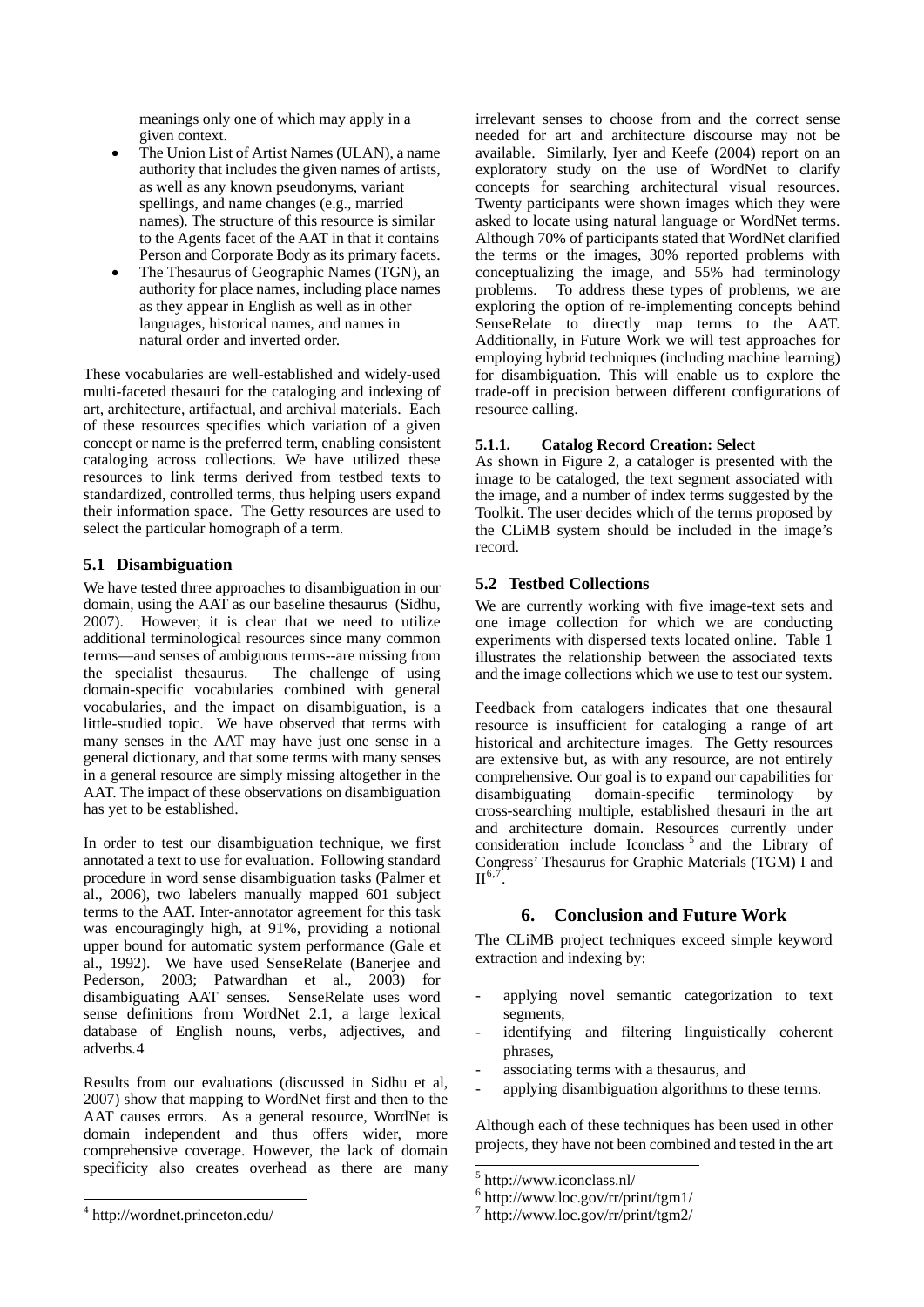and architecture domains for improving digital library access. Our future work will consist of three foci:

- Integration of functional semantic categorization with disambiguation
- Improvement of disambiguation
- Testing the system and its components with users to drive improvements

We also hope to incorporate the output of CLiMB text data mining with a social tagging approach to image labeling, such as that of steve.museum to examine terminological comparisons and their impact on image access.

#### **Acknowledgements**

We acknowledge input on the project from Dr. Murtha Baca of the Getty Vocabularies Institute. We also appreciate ongoing input from both our internal and external advisory boards, the members for which are listed on our web pages. Finally, many users whom we cannot name have helped in evaluations along the way. The project has been funded by the Andrew W. Mellon Foundation to the Center for Research on Information Access at Columbia University. Later support was provided to the College of Information Studies and the University of Maryland Institute for Advanced Computer Science at the University of Maryland, College Park, MD.

#### **References**

- Banerjee, S., Pedersen, T. (2003) Extended Gloss Overlaps as a Measure of Semantic Relatedness. In: Proceedings of the Eighteenth International Joint Conference on Artificial Intelligence, pp. 805–810.
- Berinstein, P. (1999). Do you see what I see? Image indexing principles for the rest of us. Online, 23(2), 85-87.
- Choi, Y., Rasmussen, E. M. (2003). Searching for images: The analysis of users' queries for image retrieval in American History. Journal of the American Society for Information Science and Technology, 54.6: 498-511.
- Gale, W., K. W. Church, and D. Yarowsky. (1992) "Estimating upper and lower bounds on the performance of word-sense disambiguation programs." Proceedings of the 30th conference on Association for Computational Linguistics. pp. 249-256.
- Gardner, Helen. (2001) Art through the Ages. 11th edition. Edited by Fred S. Kleiner, Christin J. Mamiya, Richard G. Tansey. Harcourt College Publishers, Fort Worth, Texas.
- Iyer, H., & Keefe, J. M. (2004). WordNet and keyword searching in art and architectural image databases. VRA Bulletin, 30, pp. 22-27.
- Janson, H. W. (2004) History of Art: the Western tradition. Revised 6th edition. Upper Saddle River, NJ: Pearson/Prentice-Hall.
- Jorgensen Corinne, and Peter Jorgensen. (2005) Image querying by image professionals. Journal of the

American Society for Information Science and Technology. Hoboken: Oct 2005. Vol. 56, Iss. 12; pg. 1346.

- Klavans, Judith L. (2006) Computational Linguistics for Metadata Building (CLiMB). In Procedings of the OntoImage Workshop, G. Greffenstette, ed. Language Resources and Evaluation Conference (LREC), Genova, Italy.
- Palmer, Justin (n.d.) Optimizing Your Images for Google Image Search - 4 Image SEO Tips. [http://ezinearticles.com.](http://ezinearticles.com/)
- Palmer, M., Ng, H.T., Dang, H.T. (2006) Evaluation. In: Edmonds, P., Agirre, E. (eds.): Word Sense Disambiguation: Algorithms, Applications, and Trends. Text, Speech, and Language Technology Series, Kluwer Academic Publishers, Netherlands.
- Panofsky, E. (1962). Studies in Iconology: Humanistic Themes in the Art of the Renaissance. Harper & Row, New York .
- Passonneau Rebecca, Tae Yano, Judith Klavans, Rachael Bradley, Carolyn Sheffield, Eileen Abels, Laura Jenemann (2007) Selecting and Categorizing Textual Descriptions of Images in the Context of an Image Indexer's Toolkit. Technical Report. Columbia University.
- Passonneau Rebecca J., Tae Yano, Tom Lippincott, and Judith Klavans. (2008). Functional Semantic Categories for Art History Text: Human Labeling and Preliminary Machine Learning. International Workshop on Metadata Mining for Image Understanding; VISAPP International Conference on Computer Vision Theory and Applications. MMIU 2008. Funchal, Madeira - Portugal.
- Patwardhan, S., Banerjee, S., Pedersen, T. (2003) Using Measures of Semantic Relatedness for Word Sense Disambiguation. In: Proceedings of the Fourth International Conference on Intelligent Text Processing and Computational Linguistics, Mexico City.
- Shatford-Layne, S. (1994): "Some issues in the indexing of images." Journal of the American Society for Information Science 45.8. pp. 583-588.
- Sidhu, T., Klavans, J.L., Lin, J. (2007) Concept Disambiguation for Improved Subject Access Using Multiple Knowledge Sources. In: Proceedings of the Workshop on Language Technology for Cultural Heritage Data (LaTech 2007), 45th Annual Meeting of the Association for Computational Linguistics. Prague, Czech Republic
- Toutanova, K., and C. D. Manning. (2000) Enriching the knowledge sources used in a maximum entropy part-of-speech tagger. EMNLP/VLC 2000. pp. 63–70.
- Toutanova, Kristina, Dan Klein, Christopher D. Manning, and Yoram Singer. (2003) Feature-rich part-of-speech tagging with a cyclic dependency network. Proceedings of the 2003 Conference of the North American Chapter of the Association for Computational Linguistics on Human Language Technology, vol. 1. Edmonton, Canada: Association for Computational Linguistics. pp.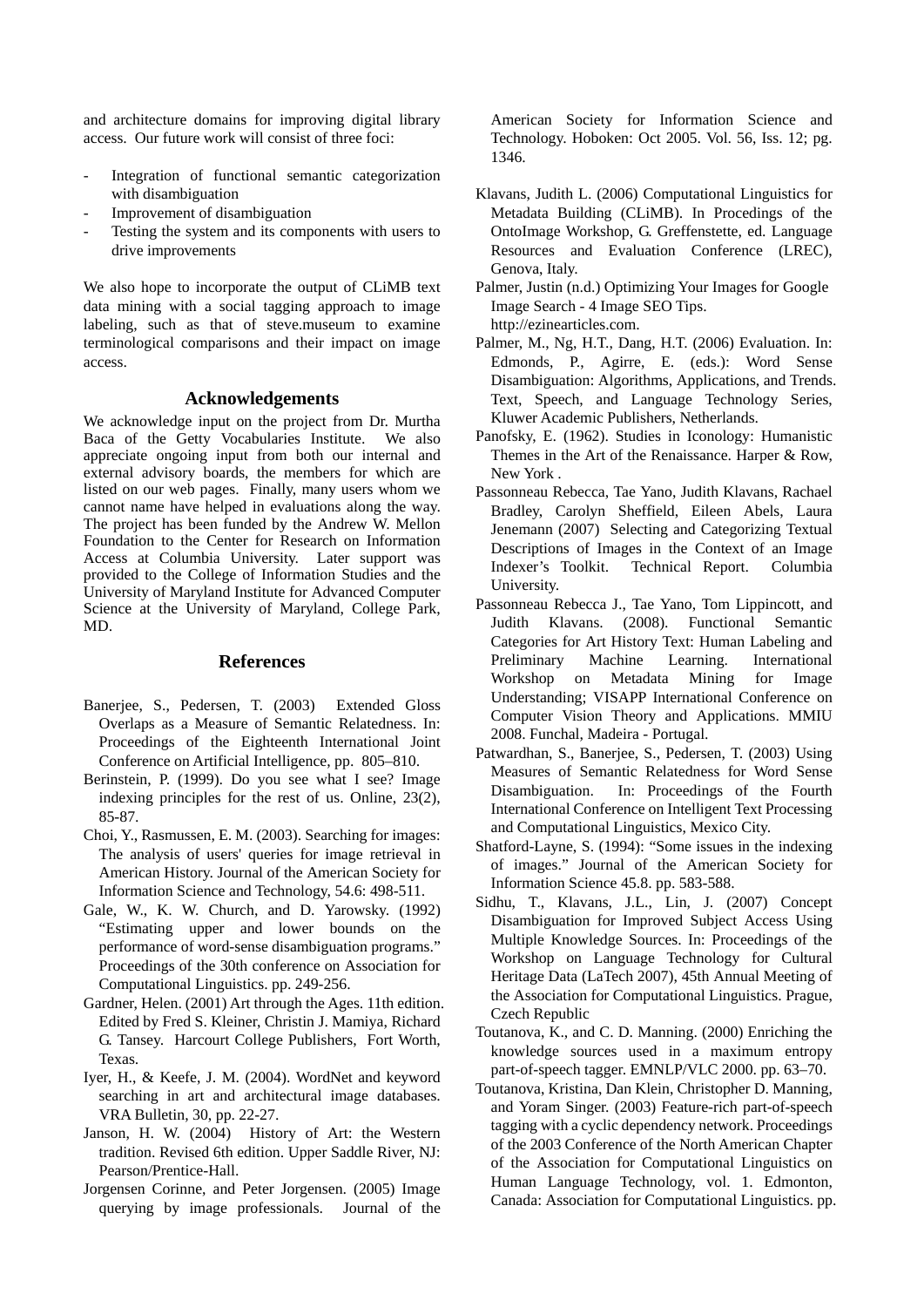

Figure 1: CLiMB Architecture

| <b>Image Collection</b>                                                                                                      | <b>Text</b>                                                                                            | <b>Image/Text</b><br>Relationship |
|------------------------------------------------------------------------------------------------------------------------------|--------------------------------------------------------------------------------------------------------|-----------------------------------|
| National Gallery of Art (NGA)<br>Online Collection                                                                           | Narratives associated with<br>images on the NGA website                                                | Integrated                        |
| U.S. Senate Museum                                                                                                           | U.S. Senate Catalogue of Fine<br>Arts                                                                  | Integrated                        |
| The Vernacular Architecture Forum (VAF)                                                                                      | VAF Field Guides:                                                                                      | Integrated                        |
| The Society of Architectural Historians<br>(SAH): World Architectural Survey and the<br><b>American Architectural Survey</b> | <b>Buildings Across Time: An</b><br>Introduction to World<br>Architecture by Marian Moffett,<br>et al. | External                          |
| Landscape Architecture Image Resource<br>(LAIR)                                                                              | Landscape Design: A Cultural<br>and Architectural History by<br><b>Elizabeth Barlow Rogers</b>         | External                          |
| Art History Survey Collection (AHSC),<br>ARTstor                                                                             | Disparate texts located online                                                                         | External                          |

Table 1: Sources of Image and Testbed Text Collections